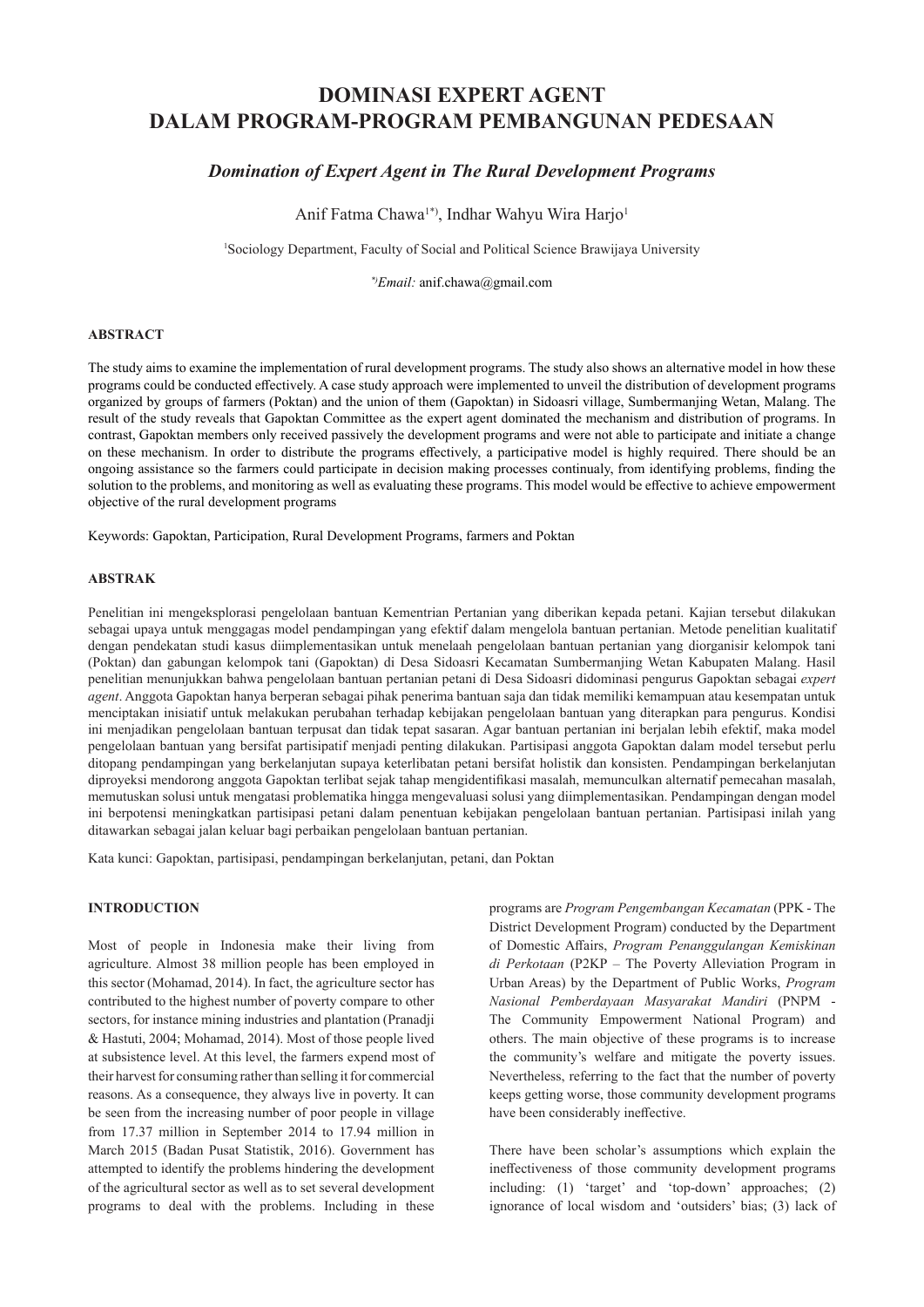participation; (4) less holistic approach; and (5) investment illusion (Pranadji & Hastuti, 2004; Hadi, 2010). Hadi continues to explain that these factors contribute to the failure of poverty alleviation programs in some areas around Asia and Africa.

Some prior research studies concerning on the poverty alleviation programs in rural areas have been conducted to evaluate the ineffectiveness of these programs (Akhmadi, Siregar, & Hutagaol, 2016; Ariyati, 2011; Suryana, 2015). However, these studies have not been able to explain the limitation of those programs comprehensively. Some of those studies argue that the failure of the community development programs to address poverty issues has risen due to the structural factors (macro perspective) including government interest bias and top-down strategy in the implementation of these programs (Desiree & Rizal, 1993; Welker, 2012; Yuwono & Prasodjo, 2013). This has given rise to several consequences. First, the government more concerns on the way in which its development programs could be conducted successfully than establishes the programs which are appropriate to the local community needs (Pranadji & Hastuti, 2004). Second, the top-down planning approach has required the farmers to always depend on the support of government, for instance in conducting the agriculture programs (Pujiharto, Kajian Pengembangan Gabungan Kelompok Tani, 2010). On the other hand, other studies believed that the effectiveness of the agriculture programs is highly affected by the capacity of individual or agent, for instance the ability of group of farmers to access and undertake these programs (micro perspective) (Hafinuddin, M., Mulyaningsih, A., & Salampessy, 2013; Lastinawati, 2011; Syahyuti, 2007).

The target of this study is to examine several issues which hamper the implementation of the agriculture programs more comprehensively, both at micro (agents or individuals) and macro (structure) level. Structuration theory of Anthony Giddens will be employed to capture the duality relations between structure and agent. This study also exhibits an alternative model of which the participation of the farmers could be encouraged in this program. The research study will be located in Desa Sidoasri, Kec. Sumbermanjing Wetan, Kab. Malang.

#### **METHODOLOGY**

A case study approach was employed to capture the complexity problems and issues in the implementation of the rural development programs. Data was collected by utilizing semi-structured interview; Focus Group Discussion (FGD); observation; and documentation. All suporting data from Central Bureau of Statistics, Gapoktan, and the monograph of Desa Sidoasri were examined. Based on purposive technique, this study selected fifteen (15) informants based several criterias including their involvement and responsibility in the implementation of the rural development programs. Included in these informants are Department of Agriculture and Plantation of Malang Regency, the head of committee of Gapoktan of Sidoasri village, farmer members of Gapoktan, as well the field assistance officer in relation to the government's empowerment programs.

#### **Community Development Programs for Poverty Alleviation in Rural Areas**

Community development programs have been assumed could address the poverty issues in rural areas in Indonesia (Pranadji, 2004; Rosyadi & Rusli , 2014; Firstiana, 2012). Kenny (2006) explains that community development refers to processes, tasks, practices and visions for empowering communities to take collective responsibility for their own development to achieve a better life. This means that community empowerment becomes the key principle as well as main objective of community development. To achieve this objective, community development practitioners must adopt self-help principles which need community to participate in conducting the development programs. The participation process would be able to increase capability of individual or community so they can take responsibility for their own programs (Hustedde & Ganowicz, 2002; Swanepoel & De Beer, 2006).

In regard to agricultural programs, these programs should be conducted to achieve empowerment of people in rural areas and sustainability of the programs (Pranadji, 2004). Therefore, the community members in rural areas should become subject rather than object by participating in the development processes, from the planning of the programs, identifying problems and finding the solutions to these problems (Utami, 2013; Santoso & Erniasih, 2016). Taylor and McKenzie (1992) and Adisasmita (2006) argue that the development of rural areas will require the local community's.

There are two approaches or models by which the community development programs could be conducted which are topdown and bottom-up models (Larrison, 2002). Each of these models has different methodologies for conducting development programs. The top-down model will require assistance of outsiders, for instance external professionals, governments, NGOs, which plant, implement and evaluate these programs (Macdonald, 1995). In contrast, the bottomup model gives an opportunity for people within communities to participate in designing their own development process (Larrison, 2002). Turner (2007) and Larrison (2002) indicate that the bottom-up is the better method or model to listen and respond to the community needs in order to accomplish community empowerment objective.

#### **The Organization of Farmers as an Access to Agricultural Programs**

The farmers in Sidoasri Desa are structurally classified into two groups of Poktan Sidomakmur I and Sidomakmur II. Both of Poktan form a wider group entitled Gabungan Kelompok Tani (Gapoktan – the union of Poktan) Sidomakmur. The establishment of the union was supported by the program of farmers' empowerment provided by the government of Malang Regency. The empowerment represented into the delivery of the assistance from Department of Fisheries and Marine, Department of Irrigation, and Department of Agriculture and Plantation indicated the existence of farming organization as the responsible party of the assistance. The forming of the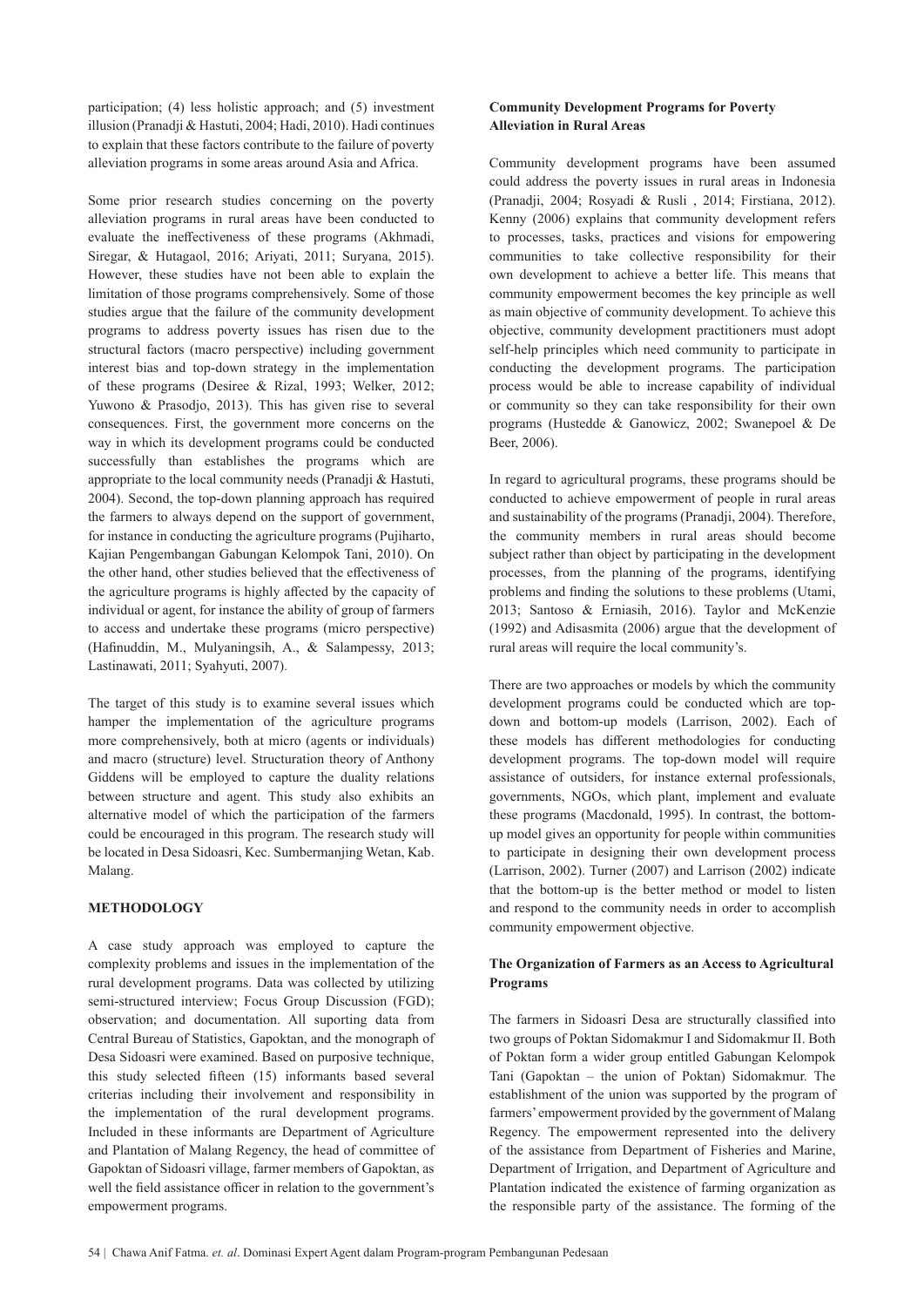union was considered effective for the empowerment program by government (Syahyuti, 2007; Pujiharto, 2010; Mutmainah & Sumardjo, 2014). The union became an open door for the assisting programs from the government to the farmers.

Most empowerment programs for the farmers' union of Desa Sidoasri were in the form of physical and infrastructure assistance and farming aids. First, infrastructure assistance programs such as water pump, grant for restoring the irrigation infrastructure, grant for building dams and embankments in watershed areas. The second one are farming aids such as tractor, diesel engine, copper engine, paddy seeds, fertilizers, and pesticides ahead of the growing seasons. Gapoktan managed all of those programs for farmer's needs in Sidoasri.

|  | Table 1. Empowerment Programs in Sidoasri |  |  |
|--|-------------------------------------------|--|--|
|  |                                           |  |  |

| <b>Institution</b>   | <b>Development Programs</b>                          |  |
|----------------------|------------------------------------------------------|--|
| Dinas Pengairan      | water pump                                           |  |
|                      | grant for restoring the<br>irrigation infrastructure |  |
| Dinas Perkebunan dan | diesel engine                                        |  |
| Pertanian            | copper engine                                        |  |
|                      | paddy, durian, and rambutan<br>seeds                 |  |
|                      | fertilizers                                          |  |
|                      | pesticides                                           |  |
|                      | tractor                                              |  |
| Dinas Perikanan dan  | grant for building dams                              |  |
| Kelautan             | embankments in watershed<br>areas                    |  |
|                      | mangrove                                             |  |
|                      | grant for building bridges                           |  |
|                      | sea level gauges                                     |  |

Source: based on interview conducted with Gapoktan on September 2th 2014

## **Domination of Gapoktan Managers in Distribution and Utilization of Agricultural Development Program**

In addition to the domination of agricultural programs, particulalry physical and infrastructure programs, the study also reveals the dominance of Gapoktan managers in the utilization and distribution of agricultural programs. The condition is apparent from the relation established between Gapoktan managers and its members which can be analyzed by using Giddens' structuration theory.

The notion of structuration refers to 'the way in which the social structure is produced, reproduced, and transformed into and through repetitive and patterned social practices across space and time' (Giddens, 2010). In essence, structuration explaining how humans interact in society by its motivations and external forces (MacKay & Tambeau, 2013; Lamsal, 2012). In accordance with this definition, the structuration in this study can be seen through the existing practices and can be carried out in the application of agricultural assistance programs. To explain the theory of structuration, Giddens (2010) lays out three main concepts of structure, system and

duality of structure, more particularly in its connection among the agents (actors) and structures. In the view of Giddens (2010), structures are defined as 'rules and resources', that are orders and resources (structural things), which are always produced and reproduced, and have duality relations with the agency, and produced various social practices and actions. The structure is the medium as well as the result of the structurally repeated actions. The definition of agency or actor, according to Giddens (2010), is concrete people in a continuous flow between actions and events. Agency refers to people's capacity to define their own decisions and to override the agency of others (Kabeer, 1999). Meanwhile, the concept of a structure is described as relationships reproduced among actors or collectivities, organized as regular social practices. Structures shape people's practices, but it is also people's practices that constitute (and reproduce) structures (Sewell, 1992).

The present study defines structures as the assistance programs by the government. As a form of structure, the agricultural assistance programs are a means as well a result of social practice in the mode of program implementation. As explained previously, the development programs were conducted by distributing these programs to the farmers. Related to this distribution mechanism, Gapoktan manager have established three policies. **First**, in terms of rice seeds distribution, the members of Gapoktan who purchase 10 kg of rice seeds have to exchange the seeds with 10 kg of dry rice seeds of their crop. **Second**, the Gapoktan managers have conducted rental system by which the farmer members are allowed to use the water pump and tractor engine. However, the farmers should pay amount of money per hour in using it. **Third** the Gapoktan managers also employ a package system which is every purchase of rice seeds from Gapoktan should include the purchase of fertilizers and pesticides.

The other social practice in relation to the distribution process of aids by Gapoktan managers was a mechanism that allowed them to decide and control the distribtution of agricultural programs to Gapoktan members. Additionally, these manager also select the farmer members who would receive these programs. The social practices performed by Gapoktan managers have resulted into the existing rules and resources represented into distribution system policies and the government's aid resources. The policies have set a pattern or rule for distributing the farming aids or in other words, they let the managers to use these programs only for their own interests. This has become a mechanism by which the managers and farmer members of Gapoktan to perform social practices.

The concept of agent and actor according to the theory of structuration by Giddens in this study refers to the farmer members of Gapoktan. Based on the data collection, Gapoktan managers was responsible to be an agent and be able to perform agency. The agency aspect is closely attached to the managers since they were able to interfere with and reproduce the structure. Gapoktan managers set the distribution system of the farming aids. On the other side, the farmer member of Gapoktan played a role as a passive actor receiving the aids and did not hold any ability to interfere with the policies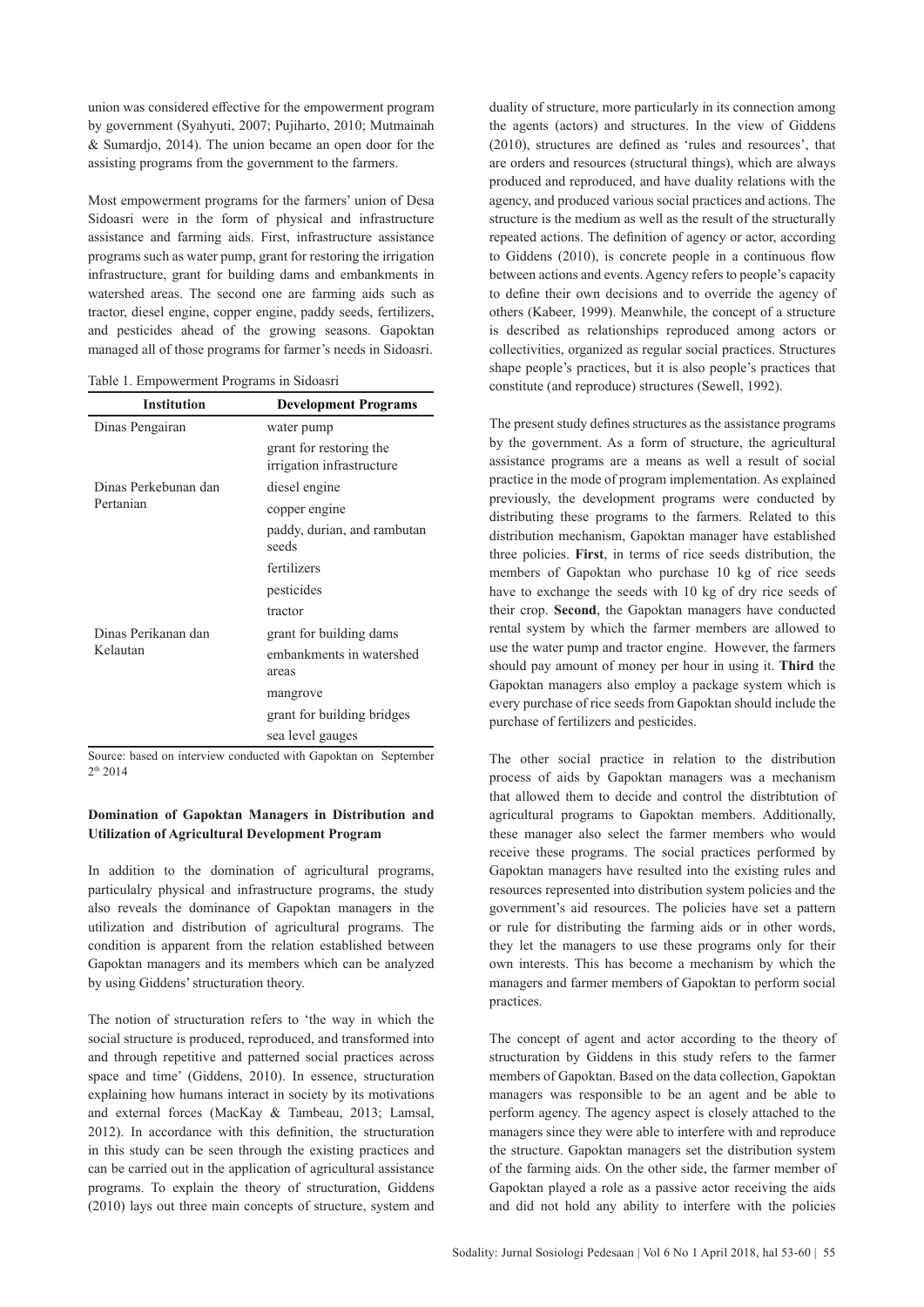#### agreed by the managers.

Besides explaining the concept of structure and agent, the utilization of farming aid programs also implies other concepts of Giddens' theory of structuration, that are structure system and duality, with more specific concern on the relation between agent (doer, actor) and structure. In accordance with the structure concept, Giddens define it explicitly as follows (Giddens, 1993, p. 18):

> '*Social system are made up of human actions and relationships: what gives these their patterning is their repetition across periods of time and distances of space'*

The social system mentioned by Giddens in the present study was observed in the relation between Gapoktan managers and the farmer members in Sidoasri in exploiting the aid programs in organized manner as a continuous or regular social practice. Also, the social practices in managing the farming aids can also be used to explain the duality between the actor and the structure.

Giddens consistently recognized structure in society as something inseparable from the humans' actions living in it (Nashir, 2012). To add, Giddens (1993, p. 18) stated an idea of duality relation between structure and actions as follows:

> *There are underlying regularities in how people behave and in the relationships in which they stand with one another. To some degree it is helpful to picture the structural characteristic of societies as resembling the structure of a building.*

Giddens' statement above illustrates that a society is like a building, established from various types of structure. According to Giddens, structure is then developed and at the same time considered as a means for the existing social practices or actions performed by agents. Structure, in relation to this present study, is the government's agricultural programs. The structure encompasses social practices performed by Gapoktan managers through a number of policies about the techniques of utilizing the aids. Agent, that is Gapoktan managers, carried out a social practice that set a structure, and oppositely the set structure has become a medium for the ongoing of social practices. In those patterned and repeated social practices, the duality between actor and structure takes place (Nashir, 2012). The duality of the relation lies on the fact that the structure is similar to guidance that turns into the ongoing social practices (Priyono, 2003). Rules so created through routine practice can help in the negotiation of disputes over movement, access and rights in the community (Zvelebil, 2005).

In order to point out the establishment of a structure, Giddens describes three groups of structure (Nashir, 2012), namely signification that covers symbolic scheme, meaning, naming, and discourse, domination encompassing empowering scheme over people (politics) and over goods/things (economy), and legitimation which includes normative values represented into law rules. The three clusters are related to each other.

The present study indicates the signification scheme was apparent in the role of Gapoktan agent in making use of the programs of farming aids by the government. The signification affected the authority or domination of the managers of Gapoktan. The authority can be clearly observed through the managers' capacity in dominating the aids and the farmer members of Gapoktan. The authority also marks the structure domination in the delivery of farming aids to the society. Furthermore, it allows legitimation of Gapoktan managers to determine the farmer members that suit for the aids.

Based on the above arguments, the highlight of Giddens' theory of structuration is the relation between agency and structure that explain the duality and dialectic relation between agency and structure (Nashir, 2012). Meanwhile, the duality relation is defined as a mutual relation as between the two sides of a coin in which all social actions involve the structure, and all structures involve the social actions (Nashir, 2012).

There is an essential concept of the relation between agency and structure in the theory of structuration by Giddens that is the distinction of social practice agents through two constructs, namely agent and actor. Agent is an actor, while agency for Giddens consists of events in which individuals are responsible for the events, and the events will not take place if the individuals do not perform intervention (Nashir, 2012). Agent is able to create social distinction in social world. Also, agent is not likely to exist without any power; so, actor will not be an agent any longer when he/she loses the ability to make distinction. Giddens (in Nashir, 2012, p. 7) describes the relation between agent and power as follows:

> *'...even though the discussion on the issue is a lot complicated, the basic relation can be easily illustrated. Being able to 'act differently' is defined as intervening the world, or protecting from any intervention, with an impact to interfere with a special process or condition of businesses. The relation assumes that an agent has to be able to use (continuously in daily basis) a set of causal power, including to interfere with the power performed by other people. The actions rely on the individuals' ability to 'influence' the condition of a matter or a set of events that took place in the past. An agent is no longer responsible for the role when he/she loses the power to 'influence', which is a type of power'* (dalam Nashir, 2012, hal. 7)*.*

The previous discussion states clearly that role of actors and agents are different in a dialectic relation between structure and agent. An actor will be an agent if he/she has the ability or power in performing social practices repetitively and at the end will form a structure. In this process, an actor is running his/her agency function. On the other side, an actor that is incapable of performing his/her agency function will stay as an actor, not an agent.

The present study clearly illustrates that the agent that took advantage in delivering the governments' aid was the managers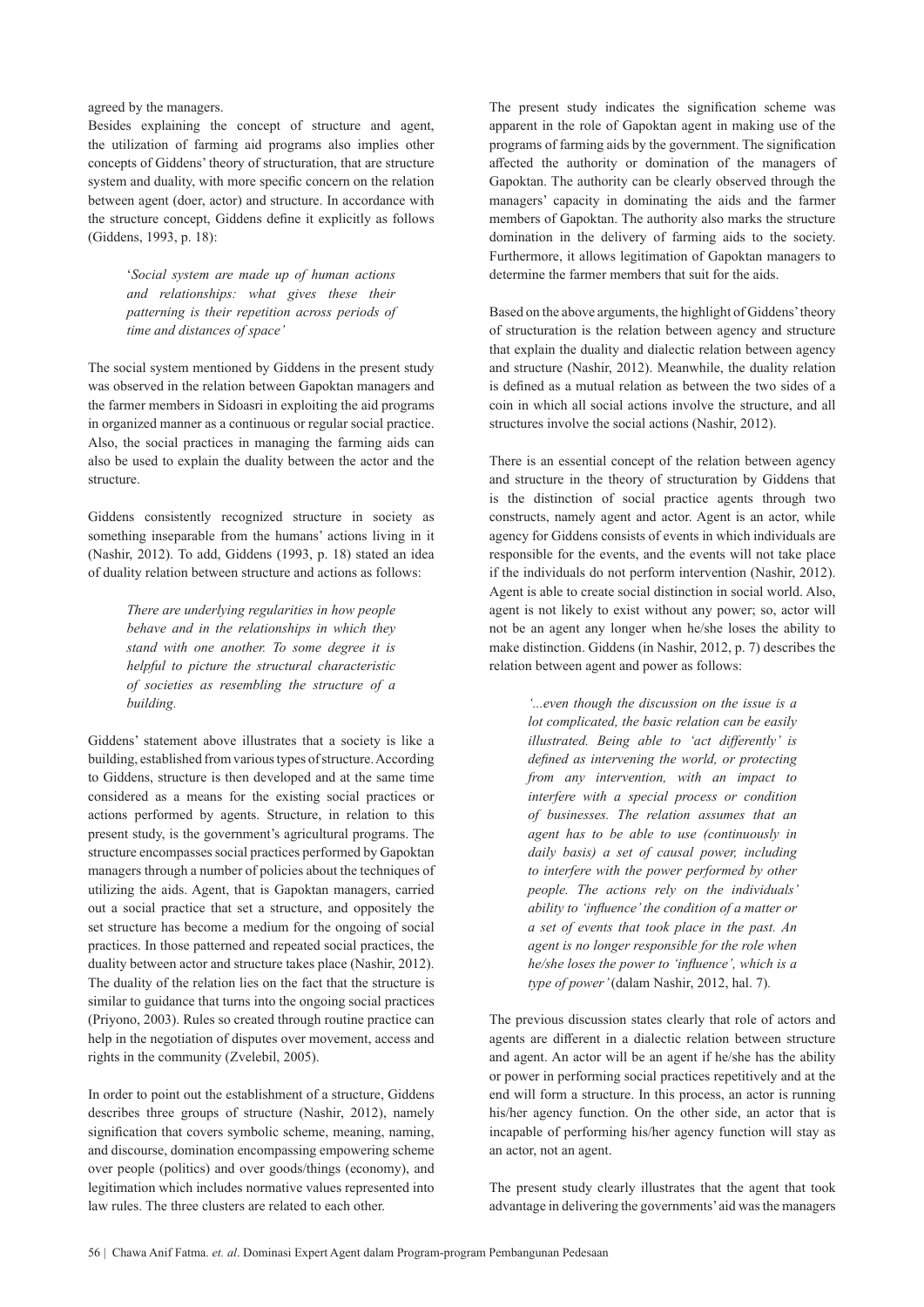of Gapoktan. The managers were able to carry out their action of agency by deciding some policies on the farming aid programs. Through the policies, the management of Gapoktan held a power to control the other farmer members of Gapoktan in order to take benefits from the programs. Meanwhile on the other side, the farmer members of Gapoktan performed a passive role and did not hold agency function on the issue of taking advantage of the farming aids. It is most likely that some farmer members suffered from dissatisfaction and wondered if the policies by Gapoktan managers were reliable. However, the dissatisfaction had never been so far explicitly expressed in the meeting of Gapoktan and only ended up with the occurrence of social practices in the form of protest against Gapoktan managers.

The structuration theory by Giddens is a little different from the perspective of structural functional theory in a way it views the concept of power. Power is not seen as a resource or achievement according to some particular interests. Giddens (Nashir, 2012, p. 8)*,* explains power as follows:

> *'Resources (centered through signification and legitimation) are the structured tools of social systems that are produced and reproduced by the smart agent throughout the interaction. Power does not relate intrinsically to the accomplishment of certain interests. In this concept, the use of power does not resemble behaviors, but the whole actions and the power itself are not a part of the resources. The resources are a medium of using the power as a regular element of institutionalization of behaviors in social reproduction. We cannot see domination structures attached to social sinstitutions as we perceive how our body reacts to something mechanically as suggested by the science of social objectivity'*

It can be concluded from the above discussion that the power owned by the agents is not assumed as a resource but as a medium to perform social reproduction. The power of agents is not derived from the motivation to achieve a certain power or from the position offered in particular institutions. Thus, the power of agent is understood as a transformative ability that precedes subjectivity or the formation of introspection and awareness (Nashir, 2012). Additionally, Giddens define power into two terms, namely as an ability of the actors to carry out the most popular decisions and as a bias mobilization attached to the institutions.

In accordance with the practice of taking advantage over the farming aids from the government, Giddens mentions two dimensions of Gapoktan managers in Sidoasri village. One dimension suggests that the managers of Gapoktan owned a power or signification scheme since it is attached to their function as the managers. While on the other dimension, the power of Gapoktan managers is attached to them due to their transformative function. The following few excerpts of interview reveal a data that the ability or capacity of Gapoktan managers really affect the activities of farmer groups on the

issue of farming aids provided by the government:

*At that time, there was a slight vacuum in farmer group 2, the former administration was unclear. It was coincidence that I was close to the managers, so I was invited to join them. Now it is difficult to collect farmers for the organization election.* (David, Poktan Administrator, interview, 2 September 2014)

*I don't know for sure who appointed me as a part of the managers. It was not easy to find people for the organization, the problem of incentives was also unclear. We get the payment if there are some projects, if there aren't any, we get nothing. Things like this are seen as commercial by some friends. They don't want to join if there aren't any projects.* (David, Poktan Administrator, interview, 2 September 2014)

*The program was actually good, but there was a problem of enthusiasm. Sometimes we got a good quality of seeds from the Department of Agriculture, but when it came to Gapoktan, there would be difference. For example we got the aids in the form of sengon (a type of tree) for one meter high, but then in the real condition, the height of the tree reduced into only 30 cm. That applied the same to rice seeds. Once I expressed a protest towards the department, although basically the seeds were just given by the government, but when we were too critical we might end up getting nothing at all. It's all about a game. When there was actually 50 million amount of money provided by the government, the department would only allow 30 million to be distributed. We just accepted it, it has been a habit. All was just a gift anyway.* (David, Poktan Administrator, interview, 2 September 2014)

The three excerpts are the result of an interview with the chief of Gapoktan administration in Sidoasri village. The informant, during the interview, revealed that under the old management of Gapoktan, the farming activities in Sidoasri village were put into hiatus for some time. The condition finally insisted the farmer groups in the village to hold an election for the structural positions. The process proves that the ability of agents in performing transformation or acting differently affects the occurrence of social practices quite much. After appointing the new chief of the union along with the whole managers, Gapoktan Sidoasri has actively participated in the programs of agricultural assistance by the government.

The transformative ability of the chief of Gapoktan Sidoasri can be perceived through some aspects. **First**, before appointed as the new chief of the union, the informant had been able to create a relation with the former managers. **Second**, the informant was able to perform as an innovator that created differences, for instance through the management of Gapoktan's cash for the purpose of the union's administration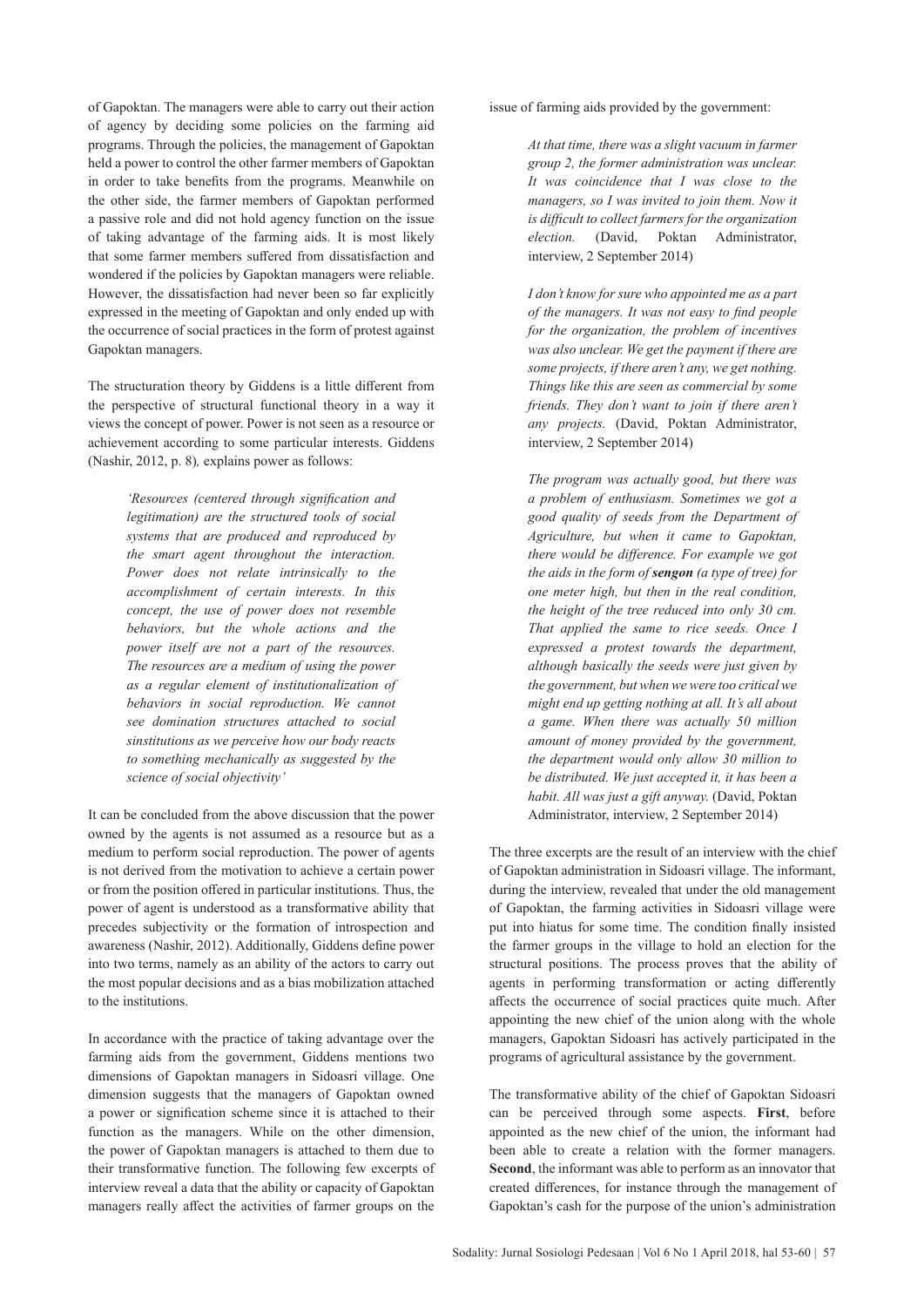or activities. **Third**, the informant had a strong leadership. One evidence was when he expressed a protest against the Department of Agriculture because the aids promised were not suitable with what the farmers received in fact. Thus, the ability of an agent to perform the agency role in producing and reproducing the structure is very prominent with regards to the social practices that have become the basic foundation of Giddens' structuration theory.

#### **Suggested Models of Empowering Gapoktan**

Based on the result of the study, it can be inferred that the empowerment programs provided by the government in agriculture sector have not been able to empower the farmer members of Gapoktan. The empowerment programs distribution of farming aids in fact has been enjoyed by the expert agents having a competence to manage the assistance program (social practice). In the other side, the farmers being lack of managerial competence will only perform a passive role by waiting for the types and numbers or amount of government's assistance they will receive. Thus, not every single farmer member of Gapoktan is able to take part in the empowerment program suggested by the government. Meanwhile, the aspect of participation is the major means of actualizing the empowered or independent community that is the main purpose of the empowerment programs for the society (Arnstein, 1969; Bhattacharyya, 2004; Kenny, 2006). According to Arnstein, the highest participation level will be accomplished if in the empowerment process the community is involved in making decisions. In this case, the making of decisions includes the types and numbers or amount of the farming aids, program implementation, and finding the solution of the farmers' problems towards the assistance programs.

The government's department utilizes the *bottom-up* mechanisms to open a chance for Gapoktan to determine the types of agricultural assistance. The mechanism will guarantee the participation of the farmer members of Gapoktan to decide the programs. However, the mechanism is undergoing a problem on the issue of the low capacity of the farmer members of Gapoktan in managing the programs. The government's department, moreover, does not support any assistance process to improve the farmers' knowledge to decide on the program management.

The participation process of the farmer members of Gapoktan has just finished up to the process of determining the types of assistance. The next stage is, the farmer members of Gapoktan can only rely on the dominant role of Gapoktan managers in making decisions on the implementation or management of the assistance programs. In addition, the managers will also be responsible to come up with solutions for the potential problems of the assistance programs. This type of participation, according to Arnstein (1969), is at the level of *tokenism*. This level of participation enables the community to express their ideas towards the process of community empowerment. However, the community cannot ensure if their aspiration will be noticed and they only need to rely on the power holder. In this case, the power holder is Gapoktan managers that fully dominate the implementation and management of the farming

aids by the government.

In order to deal with the problem of the power gap between the managers and the farmer members, the government's department responsible for distributing the farming aid programs should apply an ongoing engagement in relation to the process of empowering the farmers through the implementation of distributing the farming aids. The ongoing engagement is conducted before and at the moment of the programs until one day the farmers will be able to independently manage the assistance programs. Therefore, besides providing the physical assistance, the government's department should also offer non-physical assistance in the form of improving the farmers' competence in implementing the assistance programs. More comprehensively, the assisting model should be carried out is illustrated by the following scheme:



Figure 5.4 Suggested Model of Assisting Farmers in Agricultural Assistance Programs

The figure illustrates the alternative model of assistance that can be applied in the empowerment process through the distribution program of farming aids, for example in the empowerment programs requiring activity's proposal submission (bottom-up). This type of assistance has never been accessed by the farmers in Sidoasri village due to their limited competence. The assisting process consists of three stages and will take place continuously. **First**, the assisting process will take place before the farmers receive the aids distribution. The assistance will also help farmers to recognize their needs and to determine the types of assistance programs that suit their own needs. **Second**, the assistance is performed at the moment the aids are distributed. The assistance can be done by improving the managerial and organizational competences of farmers, especially the managers of Gapoktan, to determine the distribution mechanism and communication pattern useful for the increasing participation of the farmer members. **Third**, the assistance process has to continuously be performed in the implementation of assistance programs. Farmers will surely cope with a set of obstacles on the empowerment programs. The obstacles might be out the farmers' reach or capacity so the assistance of the outsiders will be needed to help the farmers find the solutions.

The assisting process taking place completely and continuously will gradually increase the farmers' knowledge and competence in utilizing the agricultural assistance from the government. The improving farmers' competence will optimize their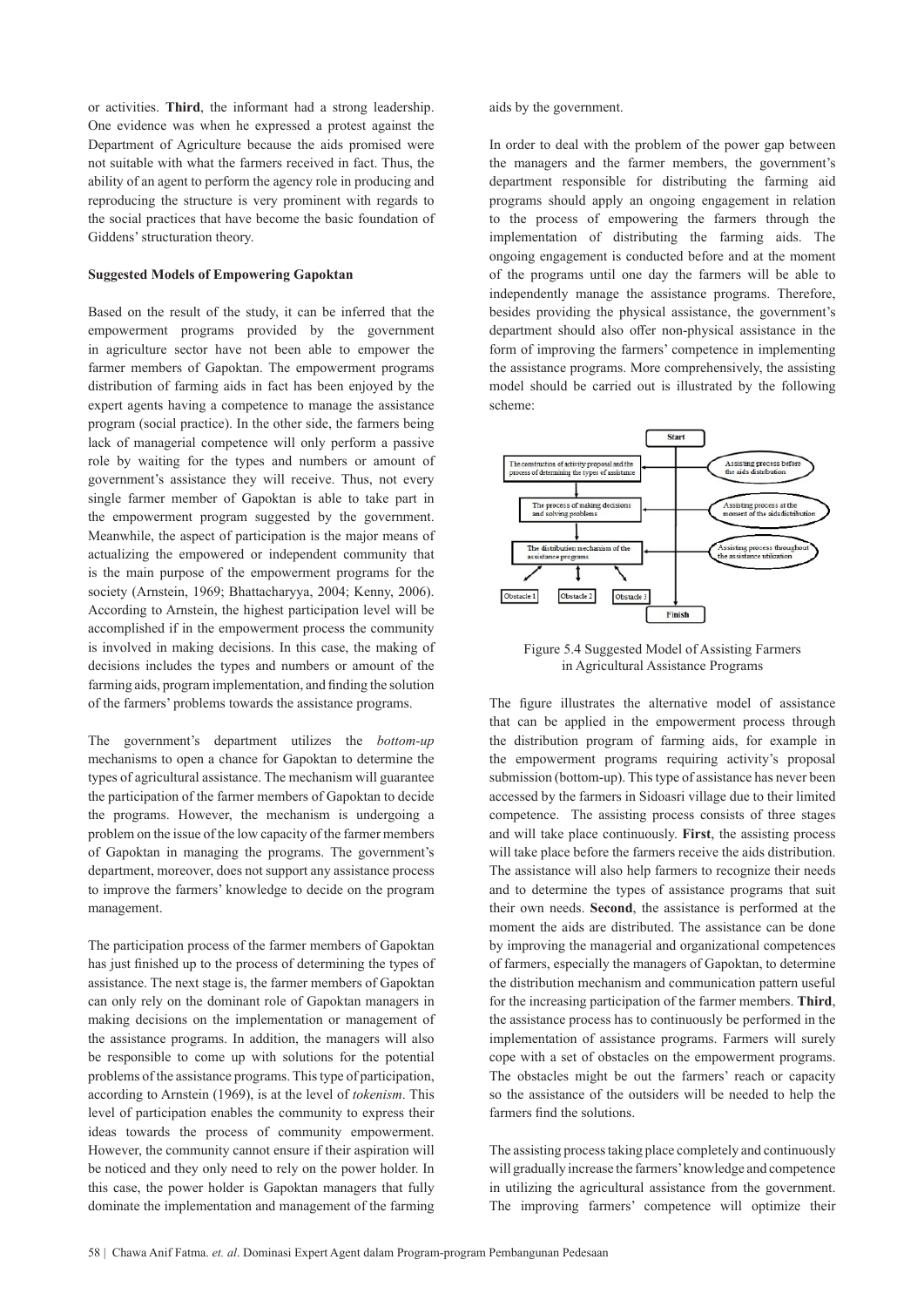participation in managing the empowerment programs to realize the farmers' independence and empowerment that has become the main purpose of society empowerment.

#### **CONCLUSION**

The act of taking advantage over the agricultural assistance by Gapoktan Sidomakmur of Siodasri village was controlled by the managers of the union that at the same time performed a role as the expert agents. The Gapoktan managers managed the government's aid distribution through a mechanism they had set themselves. The distribution mechanism was done by establishing a standard of accessing the aids. The distribution was delivered by deciding the amount of assistance and selecting the farmer members of Gapoktan to accept the aids.

The two models of making use of the assistance are seen as a social practice that is affected by agents and structures. Agents in this context represent into the managers of Gapoktan. The managers had a competence to interfere with the aids delivery provided by the government. They used the competence to manage the farming aids effectively and efficiently. The effectiveness of the aids is in relation with deciding policies of aids mechanism and distribution. The managers are allowed to determine the models of the aids as well the farmer members to receive the aids. The structure supporting the social practice of the assistance is the assistance programs from government institutions. The structure that turns into assistance programs has been a framework in performing social practices by the agents. The types of assistance will determine the social practices of Gapoktan managers. The aids of farming instruments and equipment has encouraged the managers to use the aids for the farming purposes. Meanwhile, the assistance programs offering opportunities for the managers to claim the infrastructure restoration will be used by them to develop physical establishment.

The effective assisting model to improve farmers' participation in the implementation of assistance programs by the government is the continuous assistance. The continuous assistance is seen as a prominent component to increase the farming aids effectiveness. The continuous assisting process opens a chance to encourage the farmers' participation in many activities, such as in determining the types of agricultural assistance and the aids management, identifying the potential problems in the management as well proposing some alternatives to solve the problems, and finally deciding the right solutions for the problems. With this type of assistance, the farmer members of Gapoktan is not expected to be a passive actor to receive the empowerment program, but they are able to be independent agents in managing the empowerment programs to overcome their poverty problems.

## **REFERENCES**

- Adisasmita, R. (2006). *Pembangunan Pedesaan dan Perkotaan.* Yogyakarta: Graha Ilmu.
- Akhmadi, Siregar, H., & Hutagaol, M. P. (2016, November). Pengembangan Agribisnis Sebagai Strategi Penanggulangan Kemiskinan di Perdesaan. *Jurnal*

*Manajemen & Agribisnis, 13*(3).

- Ariyati, F. (2011). Pemberdayaan Masyarakat Berbasis Program Pengembangan Usaha Aribisnis Perdesaan (PUAP). *FOCUS, 1*(2).
- Arnstein, S. (1969). A Ladder of Citizen Participation. *AIP Journal, 35*, 216-244.
- Badan Pusat Statistik. (2016). *Prosentase Penduduk Miskin Maret 2015 Mencapai 11,22 Persen.* Retrieved from Badan Pusat Statistik: https://bps.go.id/brs/view/1158/
- Bhattacharyya, J. (2004). Theorizing Community Development. *Journal of the Community Development Society, 34*(2).
- Desiree, Z., & Rizal, J. (1993). *Masyarakat dan Manusia dalam Pembangunan: Pokok-pokok Pemikiran Selo Soemardjan.* (Z. Desiree, & J. RIzal, Eds.) Jakarta: Pustaka Sinar Harapan.
- Firstiana, D. (2012, April). Analisis Indeks Kemiskinan Dengan Menggunakan Pendekatan FGT Index Sesudah Progran Ikhtiar (Studi Kasus Program Ikhtiar Mandiri di Desa Tegal dan Desa Babakan Sabrang, Kec. Ciseeng, Kab. Bogor. *Media Ekonomi, 20*(1), 64-82.
- Giddens, A. (1993). *Sociology* (second ed.). Cambridge-UK: Polity Press.
- Giddens, A. (2010). *Teori Strukturasi: Dasar-Dasar Pembentukan Struktur Sosial Masyarakat.* Yogyakarta: Pustaka Pelajar.
- Hadi, A. P. (2010). Konsep Pemberdayaan, Partisipasi dan Kelembagaan dalam Pembangunan. *Yayasan Agribisnis/ Pusat Pengembangan Masyarakat Agrikarya (PPMA)*.
- Hafinuddin, M. (2013). Hubungan Dinamika Gapoktan dengan Keberhasilan Program Pengembangan Usaha Agribisnis Pedesaan. *Jurnal Ilmu Pertanian dan Perikanan Vol. 2 No.2*, 93-97.
- Hustedde, R., & Ganowicz, J. (2002). The Basics-What's Essential abotu Theory for Community Development Practice. *Journal of the Community Development Society, 33*(1), 1-19.
- Kabeer, N. (1999). Resources, Agency, Achievements: Reflections on the Measurement of Women's Empowerment. *Development and Change Vol 30*, 435- 464.
- Kenny, S. (2006). *Developing Communities .* Melbourne: Thomson.
- Lamsal, M. (2012). The Structuration Approach of Anthony Giddens. *Himalayan Journal of Sociology & Antropology Vol V* , 111-122.
- Larrison, C. (2002). *A Comparison of Top-Down and Bottom-Up Community Development Interventions in Rural Mexico: Practical and Theoritical Implications for Community Development Programs.* Texas: Edwin Mellen Press.
- Lastinawati, E. (2011). Partisipasi Petani dalam Pelaksanaan Program Pengembangan Usaha Agribisnis Pedesaan (PUAP) di Kab. OKU. *AgronobiS, Vol. 3, No. 5*.
- Macdonald, L. (1995). NGOs and the Problematic Discourse of Participation: Cases from Costa Rica. In D. B. Moore, & G. Schimtz, *Debating Development Discourse: Institutional and Popular Perspetive* (pp. 201-229). New York: St. Martin's Press.
- MacKay, B., & Tambeau, P. (2013). A structuration approach